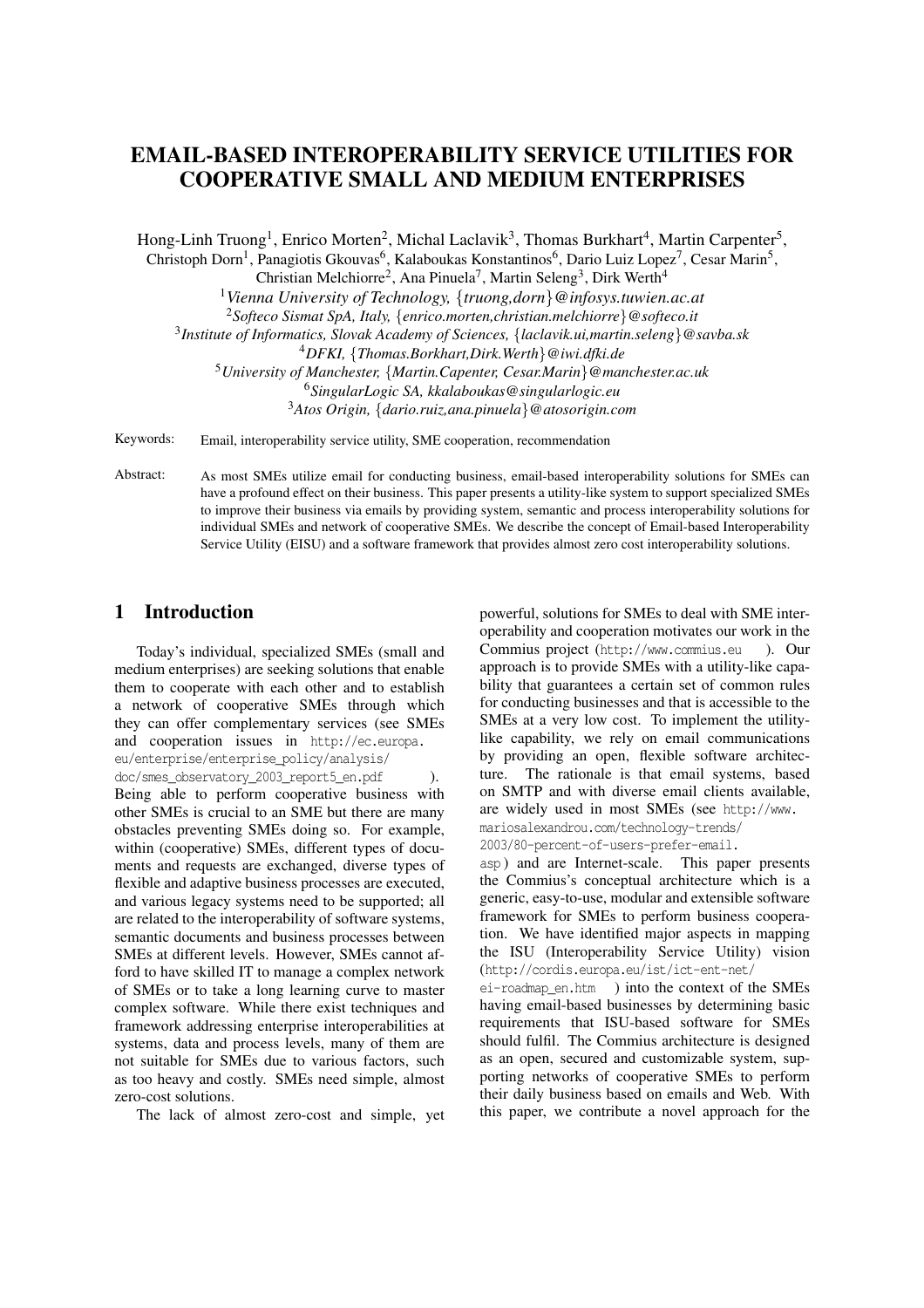interoperability for SME through business models and Commius concepts and architecture.

### 2 Motivation and Requirements

We examine a motivating scenario from Fedit (http://en.fedit.com/ ) which integrates 67 Technology Centers in Spain. Technology Centers (TCs) play a crucial role within the Spanish industrial arena: almost 95% of the Spanish industrial companies are SMEs, and TCs are the main providers of R&D, innovation and state-of-the art services for these SMEs, including R&D projects, industrial services, training, knowledge and know-how, and generation of intellectual properties.

As an example, one of the obstacles in Fedit is that Fedit does not have a central system that includes and manages TCs. Without such a system, it becomes virtually impossible to commercialize (find customers) and globalize (find synergies) the technology and services offered by the network of TCs. Currently, the majority of the queries and demand for technology and services is received via e-mails, and the time consumed in manually handling the e-mail requests is huge. Besides, misunderstanding of what is actually required and what is written in the e-mail makes the system very inefficient. Fedit, therefore, is searching solutions that is able to make the transition from the request (in e-mail) and the delivery (identification of service/technology) seamless, transparent and efficient. Instead of designing a new system, Fedit would benefit from a system enhancing business activities without changing current work style. It expects various tasks to be continued through emails, but with enhanced, suggestive features. Examples of such tasks are an invoice asking for a specific document, a simple reply to requests or surveys made from Fedit, and order to services and hardware suppliers. Such tasks require interoperability solutions spanning from system to data/semantic to process layers and everything is done via emails, thus bringing various motivations to our work. However, due to the liability of business tasks, Fedit expects that found solutions address interoperability issues and make suggestions, while the final decision should be made by Fedit staff.

After studying many other scenarios from the endusers in Italy and Greece, we have collected requirements for a solution aiming to ease SME interoperability and collaboration in the following way:

• Interoperability solutions must support flexible setup and customization that allows SMEs to manage business content, partners and users, security and privacy, external systems and different types of networks of cooperative clusters.

- Cooperations supported by interoperability solutions have to be monitored to ensure necessary information between different enterprises interoperable and interaction is secured and trusted. These interactions cover both business cooperation and system level interactions.
- Interoperability solutions must support flexible business process execution and monitoring through emails. Business processes refer to the core actions done by the SMEs, such as: prepare and send a request for a business order, receive and process a request according with the agreed business process, cooperate to serve a request.
- The solution must be near-zero cost due to the fact that most SMEs have limited technological deployment and maintenance capabilities.

To allow a near-zero cost, proposed solutions should be relied on fundamental infrastructures that SMEs use to carry out their daily business such as emails. The requirements analysis has revealed the need for an open architecture, where interoperability solutions may be installed locally, interfaced to external systems, and configured for a network of SMEs. Furthermore, the main feature of such solutions is to advise people to improve their work, rather than to fully automatically process all requests.

## 3 Email-based Interoperability Service Utility

We have defined the Email-based Interoperability Service Utility (EISU) inspired by the concept of Interoperability Service Utility (ISU) proposed by the IST Enterprise Interoperability Research Roadmap. Our EISU concept has the following properties:

- *Accessible in principle by all SMEs*: an emailbased solution will be "accessible" by most SMEs as they typically use email to carry out their business. Therefore, we can support the development of user-centric interoperability services on top of email communication suitable to different business models, such as mail server installation in company premises or through an external service provider.
- *Scalable and almost zero cost*: email communication is Internet-scale and is almost zero cost. Therefore, EISU can support interoperability of cooperative activities performed and documents exchanged via emails (in human readable form).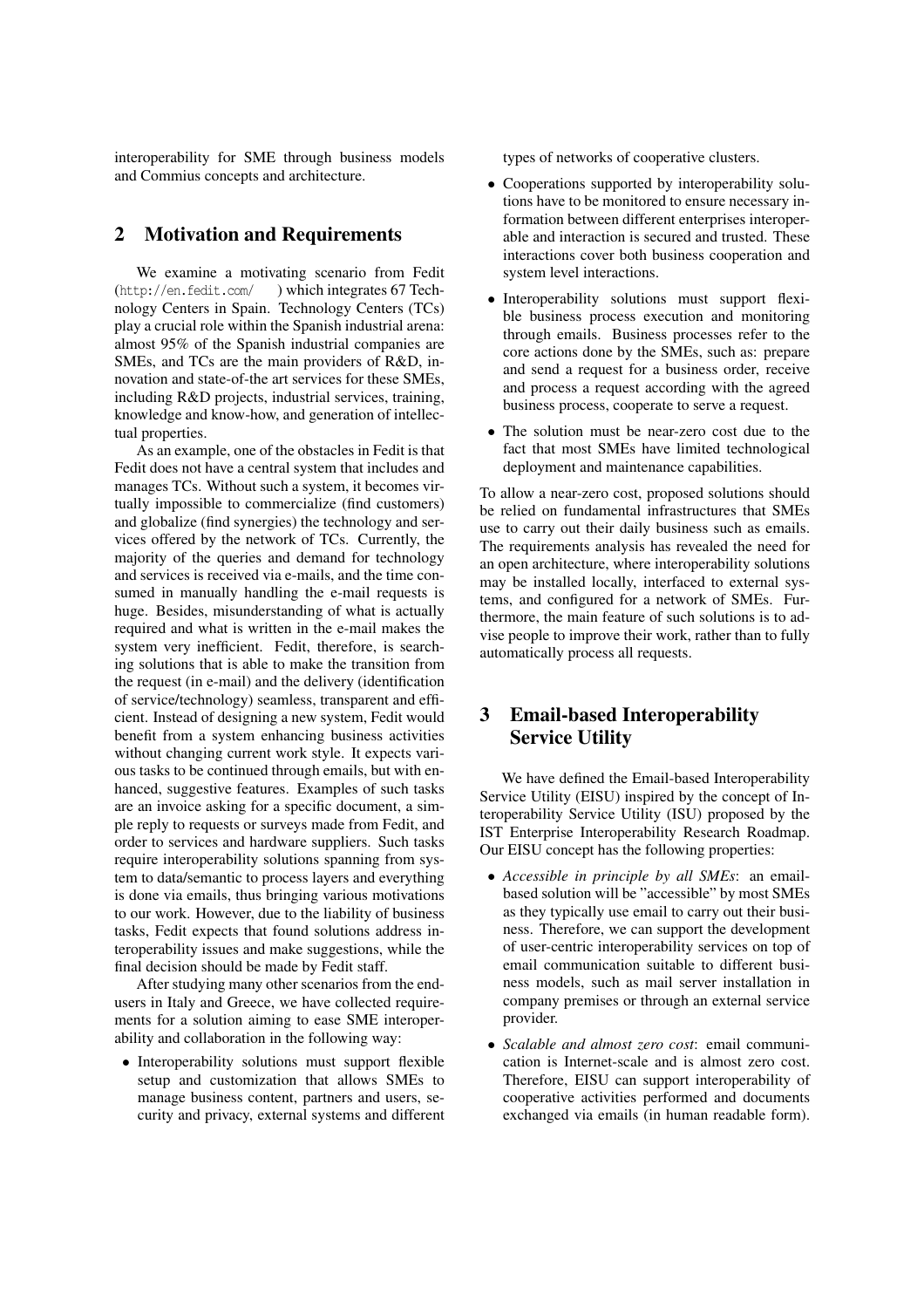EISU is easy-to-use and imposes no modification to the usual SME practices.

- *Guaranteed quality*: the quality of interoperability solutions is guaranteed by the reuse of the achievements of the other research projects, by the adoption of the available standards and by the EISU approach, based on always available email system.
- *Not controlled by single entity*: This can be achieved by ensuring that the software produced in EISU will not be owned by a single entity (e.g., a company or an organization). To this end, the EISU core will be released under an open source software and community share-alike license.
- *Supporting a network of cooperative enterprises*: EISU will enable the cooperation among SMEs, in particular specialized SMEs. SMEs with different skills and cultural backgrounds will gradually approach the interoperability and cooperate with other SMEs in order to create and diffuse interoperability services suitable for their business models.

With the EISU, an SME can improve its competition by adopting business models and strengthening its cooperation with other enterprises. ERP software vendors may develop EISU modules to support interoperability within their platforms. E-business providers may make available EISU modules to support interoperability with their clients. Our EISU is a novel contribution to the business models for the interoperability for SMEs.

## 4 Architectural Overview of Commius

Figure 1 presents an overview of the Commius architecture which realizes the EISU concept. *User tools* include tools supporting the user to perform business tasks and to configure Commius. Commius user tools rely on existing email tools and Web browsers and do not require any modification or plugins for email tools and Web browsers. *Email Gateway Plugin* is responsible for intercepting and postprocessing emails relevant to businesses. *Commius Modules and Module Management* include systemand business-related modules that handle interoperability tasks to fulfil the request of emails passed through the Commius. Modules in Commius are built from a rich set of components.

*System Interoperability components* support functionalities for achieving system interoperability, such

as providing a basic interoperability infrastructure over SMTP to extract information from emails and annotate emails with new information and to integrate Commius with external systems in order to access legacy/external information and services. *Semantic Interoperability components* include components providing functionalities for achieving semantic interoperability, such as providing facilities to achieve semantic alignment, facilitate concept negotiation, and to annotate messages with meta-data to embed semantics within them. *Process Interoperability components* offer functionalities for supporting process interoperability, such as features to configure process modules, to match and adapt business processes. *Data Management components* include components providing data management facilities which are needed by Commius. *Security and Privacy components* include components providing security and privacy infrastructure for Commius. *Hosting environment* is the execution environment which hosts Commius components, modules and services. The core entities of the Commius can interact with external systems, which are not part of the Commius. External systems include common/specific legacy systems in SMEs as well as other services supporting the business of SMEs.

The architectural overview in Figure 1 describes a single Commius system which can be deployed for a single SME. Such a deployment can be done by the SME itself or by a Commius service provider under the SaaS model. Individual Commius systems can be connected to establish a cooperative network of Commiuss to support a network of SMEs. The key point of our open system is that interoperability solutions are implemented in different components. Then, we develop software modules to compose components to offer utilities required by SMEs. Our system is extensible in the sense that different components and modules can be built and added into Commius by different developers and providers. Through module description and email extraction a process is used to find suitable modules for processing emails and the results produced by modules will be composed to produce suggestions to the user. Commius design is our contribution to a software architecture for addressing intereropability among SMEs via emails. We discuss some main aspects of Commius architecture in the following sections.

#### 4.1 Matching Emails to Modules

When an email arrives, the *Email Gateway Plugin* will extract metadata from the email and its attachments, such as sender and receiver ids, existing Com-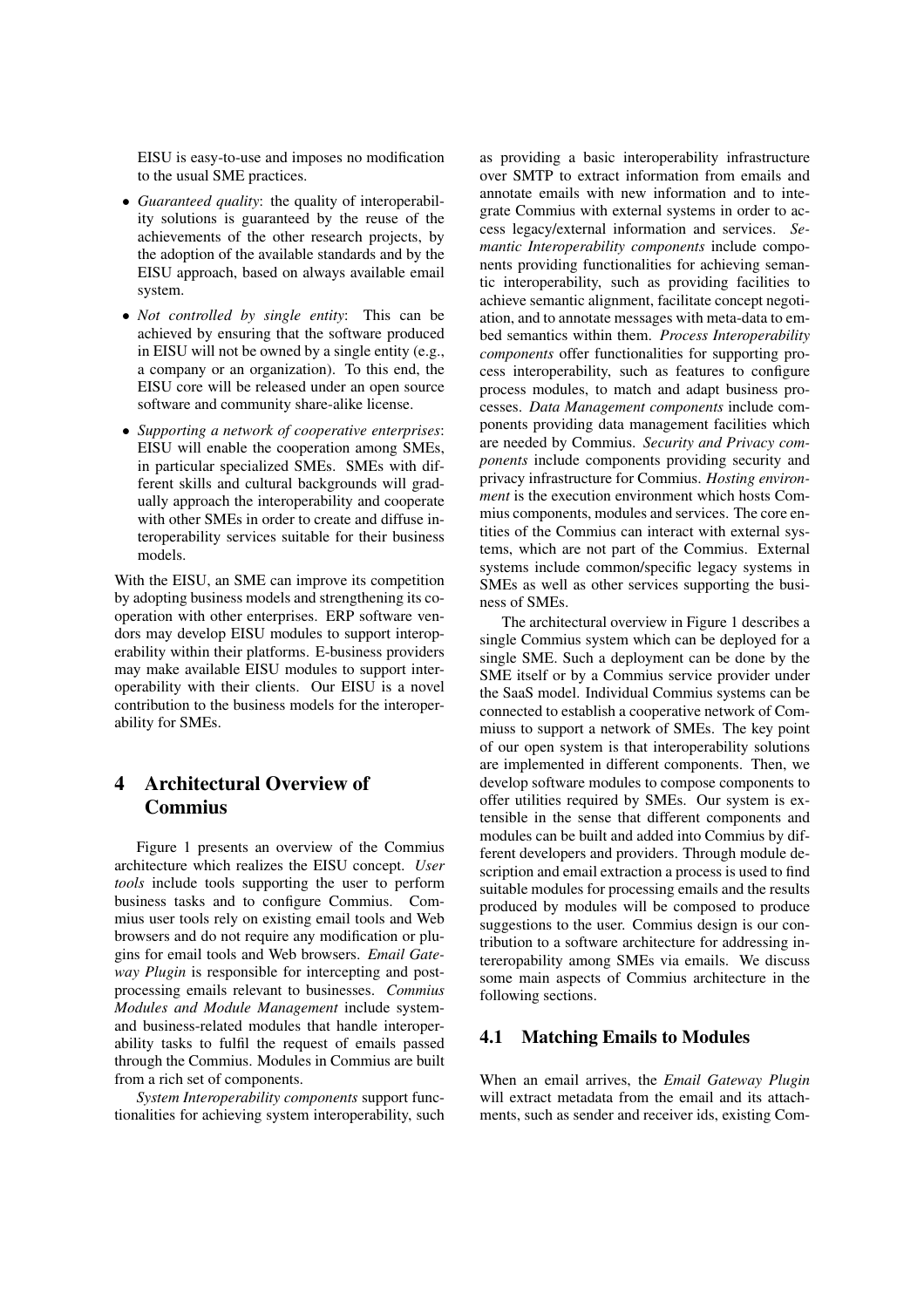

Figure 1: Architectural overview of Email-based Interoperability Service Utility for SMEs



Figure 2: Overview of handling emails in Commius

mius embedded header information, and relevant keywords. The extraction is performed by applying regular expression rules which are predefined and updated regularly. The extracted metadata, a set of keys and values, is then enriched with other metadata related to business activities. This enrichment is achieved by using semantic and process interoperability components to analyze the extracted metadata.

Based on the enriched metadata, the *Module Manager* performs a matching process to select the right module to handle the email. This matching process utilizes various sources of information, including extracted keywords, module description, historical data, rules, and components, and in particular, semantic information. For example, based on pre-defined rules and metadata a module can be selected. This happens when the user knows for sure which modules should

process which emails. When selecting a module, the *Module Manager* can also interact with the user, in case it cannot decide the right module (e.g., due to rule conflict or missing information). In this case, the *Module Manager* will inform the user with an email including embedded links and by relying the email or clicking the links, a module can be selected.

When a module is identified, the email and enriched metadata are forwarded to the module which processes the request (see Section 4.2). Here, in the matching process, the *Module Manager* treats modules as black boxes. Then it obtains the results from the modules and passes the result to the *Email Gateway Plugin* which combines and prepares the result in a right format before sending the resulting email(s) to appropriate recipients.

## 4.2 Business Modules and Module Development

Business modules implement specific tasks in the context of a defined set of business processes within a determined business domain. These modules consist of a set of software components to provide the business support as well as of a set of configuration data that sets up the components in order to operate accordingly to the process suitable for domain needs. A key element of our architecture is the methodology to develop business modules which implement business solutions. Because a business module typically implements specific business processes of SMEs, we need to provide generic, yet simple, mechanism to develop, manage and share business modules. In our architecture, business modules have well-defined interface and description provided by their developers. Business modules utilize system, semantic and process components to process emails not only based on metadata but also based on business process template/configuration. Modules can be deployed and ex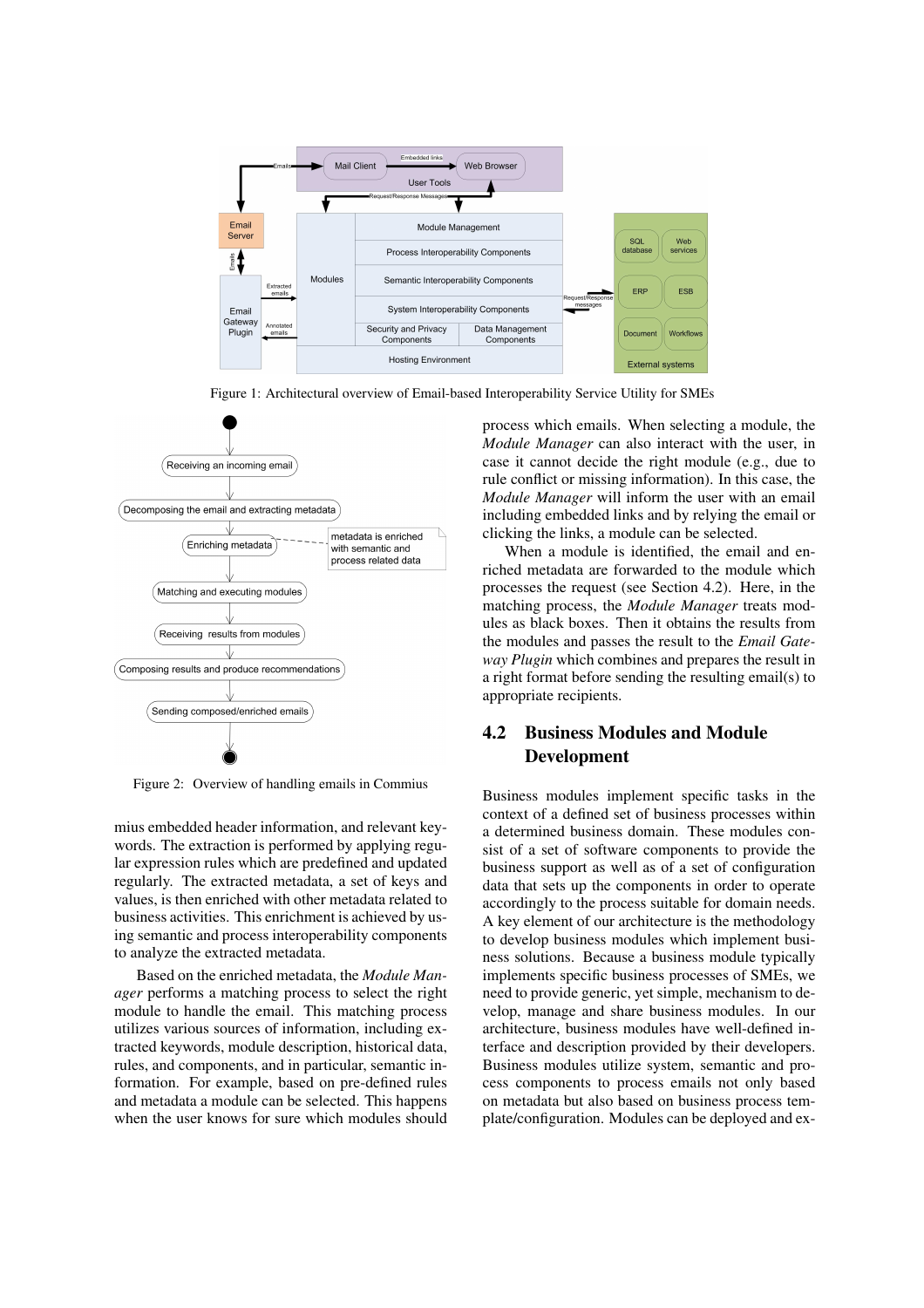ecuted on demand through plug-in mechanisms.

Modules may also be exposed as Web services, thus allowing them to be accessed through the Web. This allows us to support different types of interactions with the user of Commius. There are many tasks the user will conduct via emails, which a module can handle by processing emails, and there are tasks where the user can simply interact with the module through a Web browser, for example, to confirm a step while the module handling the request.

The advantage of using modules is that we support both the end user, the developer, and the provider to use and build their solutions. For example, the provider can implement a module and specify module description and business process templates guiding the operation of the module; or the developer can simply use an existing module but provide new business process templates. The end user may just need to obtain modules and change module configuration and business process templates suitable for his/her environments. Thus, business objectives are achieved through the implementation of modules and/or the configuration of business process templates.

#### 4.3 User Interactions

For SMEs end users, easy-to-use tools are critical. First, we assist the user to select suitable modules to execute requests coming from emails. This includes the selection of the right modules, the configuration of the interface between Commius and user's external systems, and the sematic mapping of business documents. Second, we provide tools to assist the endusers to perform their business carried out by business modules. Examples of supporting tools for assisting the end-user to perform their business are a *Task Recommendation Tool* to recommend relevant human tasks in a process and provide extra information for a task, and a *Task Tracking Tool* allowing a user to track performed steps in a running/finished process and to directly embed user history or useful process information into an Commius enhanced email.

The key benefit that Commius brings to the users is to support them to simplify their business by enriching emails with hints and recommendations without any change made in mail clients or Web browsers. By exploiting system, semantic and process interoperabilities features, Commius enriches emails with business-related information, such as preparing templates for order confirmation, tracking information, and payments. Enriched information is embedded into emails that can be accessed via external links.

### 5 Support SME Cooperation

The Commius also supports a network of cooperative SMEs by extending individual Commius systems to a trusted network of cooperative SMEs. Within a network of cooperative Commius-based SMEs, each company utilizes its own Commius system, hosted in its infrastructure or provided by an SaaS provider. Based on agreements in the network, security and privacy policies are established to ensure that a company can send some requests to another company.

#### 5.1 Semantic Understanding

As email-based business requests are flexible, we cannot assume that everyone communicating with the company will follow specific formats or indeed that they use Commius. This motivated our proposed peer-to-peer shared documents approach of which the basic idea is to focus on the information within the documents rather than their actual syntax. To do this we use: (i) a set of standardized tokens representing atomic items of information which can be found within a document, (ii) a set of rules for pulling these tokens out of documents, and (iii) a set of local document types defined in terms of the information tokens.

The basic approach is then to take an incoming document, identify what information tokens it contains and hence identify the closest matching local document type(s) and insert the information into these. In the peer-to-peer document sharing, each Commius deployment includes an initial set of information tokens and rules for identifying these. Each company then uses these tokens to define its local document types. When an SME receives a document (e.g., a purchase order) via email it tries to map it to a local document type in order to understand it in the company's own terms. If it cannot map it then the Commius in that company contacts the Commius in the sender company to find a common semantic understanding of the information continaed in the document. Upon agreement, the Commius performs the mapping using possibly a new document type.

#### 5.2 Cooperative Business Activities

We develop a peer-to-peer model for cooperative activities that supports companies in the same network to assist each other in answering requests from the user. When a user of an SME sends a request, the SME's Commius system might not be able to solve the request. In this case, the SME can use the cooperative network to find other SMEs which can solve the request. The peer-to-peer model for cooperative